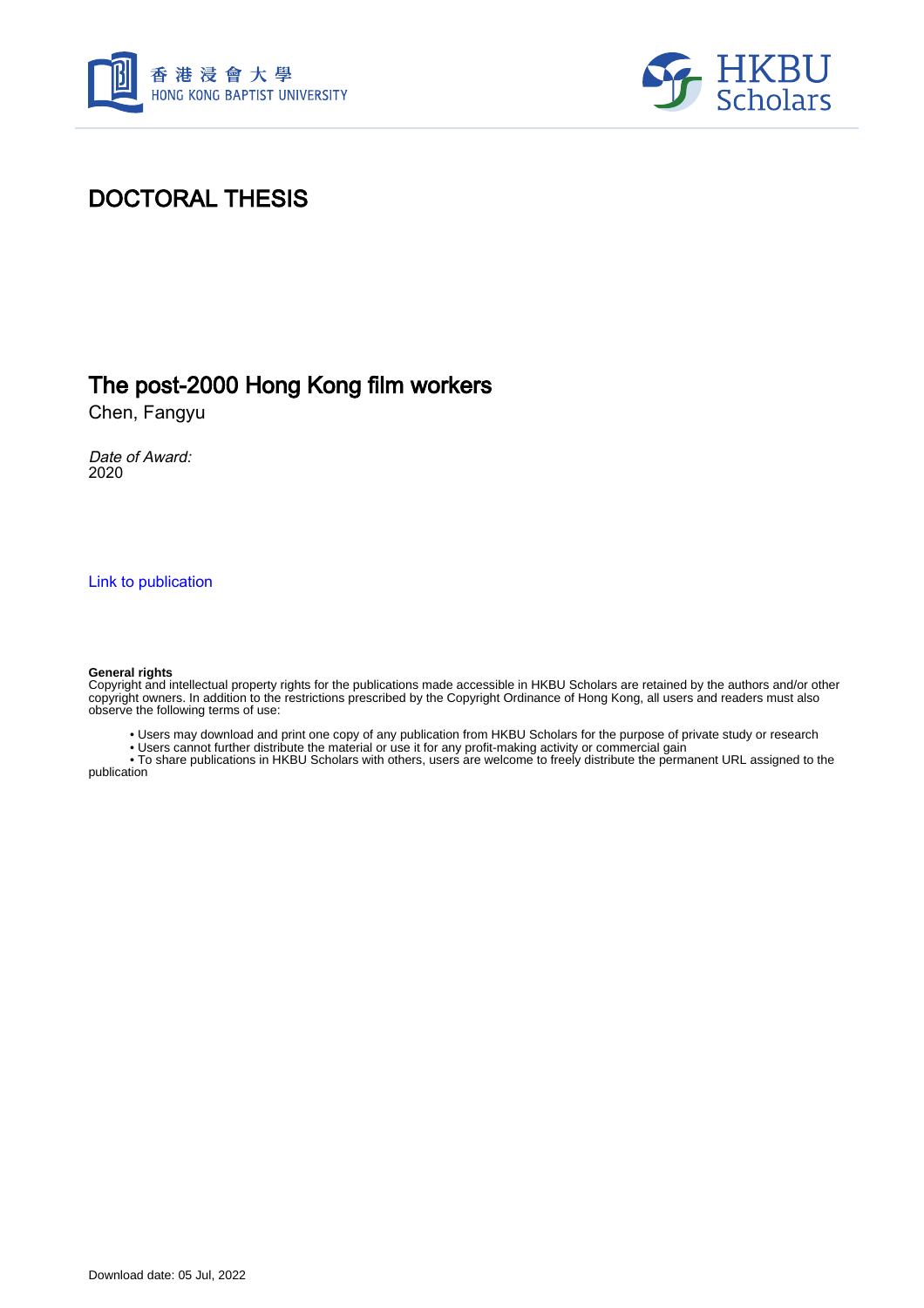### **ABSTRACT**

<span id="page-1-0"></span>This thesis is an interdisciplinary study that traces the commerce-artpolitics nexus of Hong Kong cinema since the new millennium, through investigating the current young generation of film workers who joined the industry as it gradually entered an era marked by the domination of Hong Kong/Mainland co-productions.

It reveals the filmmaking ideologies of emerging filmmakers from both within and beyond their film texts, and uncovers the artistic and ideological discrepancies between this young generation and their predecessors – the established generation who contributed to the glory days of Hong Kong cinema during its economic boom. By tracing the studies of national cinema and transnational cinema in the last three decades, I debunk the national/transnational antagonism with the case of the post-2000 Hong Kong cinema. It does not only prove that the binary is far more complicated than one being superseded by the other, or them coexisting with each other, but rather evolving into each other from a historical perspective. In this vein, the current Hong Kong cinema has split into two: a transnational cinema represented by the established generation of filmmakers; and a national cinema that is driven by the emerging generation who struggle for better preservation of Hong Kong local culture and their own cultural identities.

Furthermore, this thesis scrutinizes the working and material conditions of these young film practitioners, in which employment and economic opportunity are primarily derived from co-productions and mainland productions. It expands the discussion over the concept of precarity and argues that the Hong Kong case demonstrates two extra dimensions of labour precarity: an excessive reliance on an external market (i.e. mainland market), and the workers' dissenting political attitudes towards a politically sensitive regime, namely mainland China under the ruling of the Communist Party.

Lastly, developments in Hong Kong film policy since the handover are examined. As its longstanding managing philosophy of "minimal intervention" has largely remained unchanged in Hong Kong, the government has turned from a "laissez-faire" approach to what Mark Purcell terms an "aidez‐faire" approach in the local film industry, yet it still failed to meet the industry's expectations of creating a holistic film policy. Nevertheless, film policy in the post-handover era had an undeniable impact in terms of cultivating young filmmakers.

To research the topic, 47 in-depth interviews were conducted. These firsthand interviews, combined with data gathered from multiple resources, as well as a text analysis of the 107 films made by young directors between 2000 and 2018, form the factual basis of this thesis. Employing a Hong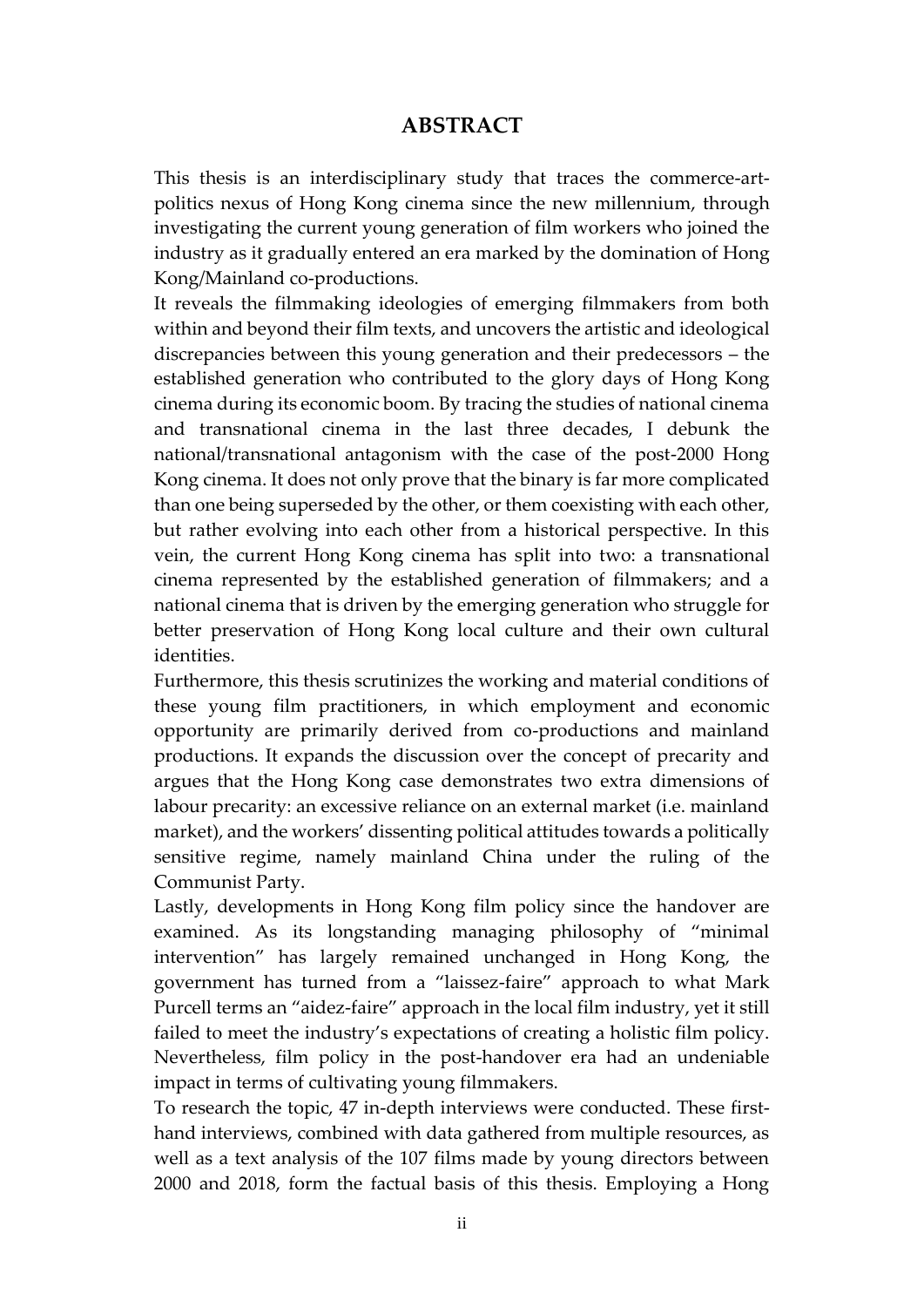Kong/Mainland Film dynamics perspective, this study aims to fill a gap in the academic study of Hong Kong cinema, which has paid scant attention to the material conditions and artistic visions of craft labour in the industry, and especially of the young generation of filmmakers who are facing the decline of a once prosperous but currently diminishing local film industry.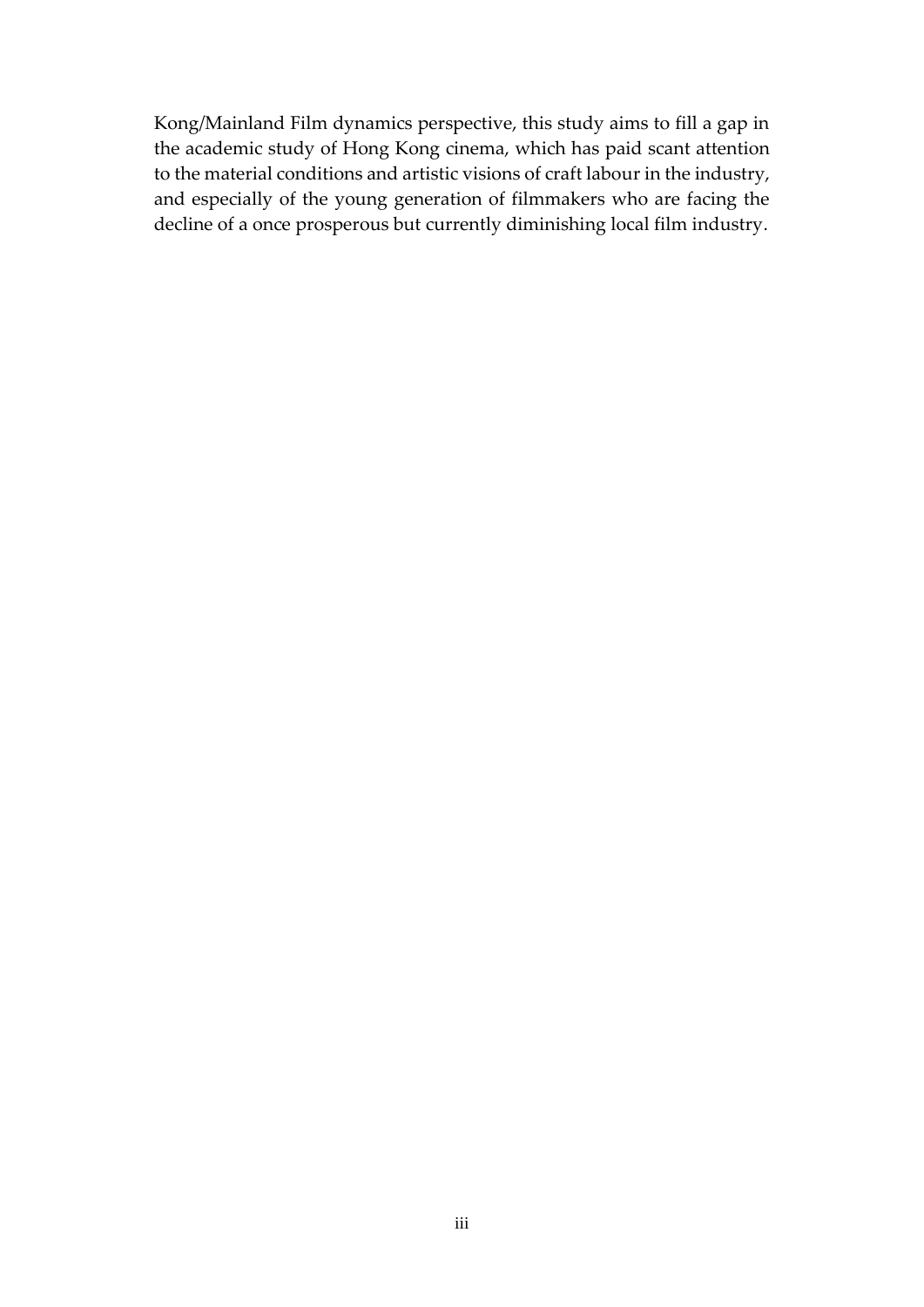## **TABLE OF CONTENTS**

<span id="page-3-0"></span>

|                | Filmmakers as Two Clusters: The Established Generation and the Young                                                              |
|----------------|-----------------------------------------------------------------------------------------------------------------------------------|
|                |                                                                                                                                   |
|                |                                                                                                                                   |
| PART I         | THE POST-2000 YOUNG GENERATION OF FILMMAKERS IN HONG KONG  38                                                                     |
| 1.             | Scope and Framework: Hong Kong Cinema after 2000 and Research into                                                                |
| 2.             | Who are They and What are They Telling: The Young Filmmakers and                                                                  |
| 3.             | The Established and Emerging Filmmakers in Hong Kong: A Generational                                                              |
| 4.             | Economic, Cultural and Political Discrepancies: An Investigation into the                                                         |
| 5.             | How Different are They? Questioning the Generational Differences 134                                                              |
| 6.             | The Rupture in Hong Kong Cinema: Post-2000 Hong Kong Cinema as<br>Both a Transnational Cinema and a National Cinema  143          |
| <b>PART II</b> |                                                                                                                                   |
|                | YOUNG FILM WORKERS AND THEIR WORK IN POST-2000 HONG KONG 170                                                                      |
| 7.             | The Study of Creative Labour and Hong Kong Film Labour Market after                                                               |
| 8.             | Earnings and Self-Exploitation, Working Conditions and Mainland                                                                   |
|                | 9. Hong Kong Film Workers and Their Tangled Relationships with Mainland                                                           |
|                | 10. Work Culture and the Uniqueness of Hong Kong Film Labour  207                                                                 |
|                | 11. Unions and Film Education in the Post-2000 Hong Kong 212                                                                      |
|                | 12. To Work or not: The Relationship Between Young Hong Kong Film<br>Practitioners' Political Attitudes and Their Job Choices 238 |